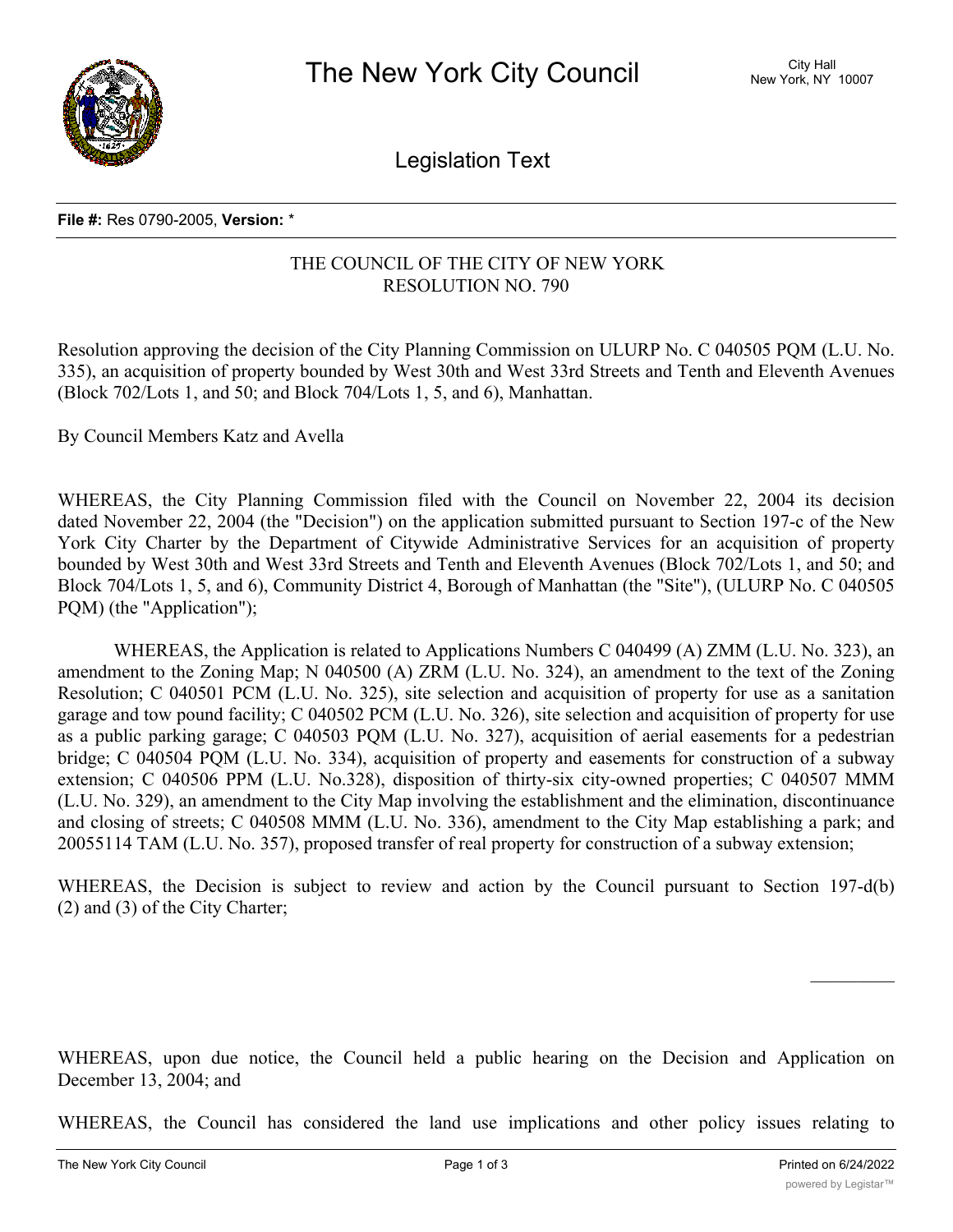## **File #:** Res 0790-2005, **Version:** \*

the Decision and Application;

WHEREAS, the Council has considered the relevant environmental issues and the Final Generic Environmental Impact Statement ("FGEIS") (CEQR No. 03DCP031M);

A positive declaration was issued on April 21, 2003 and distributed, published and filed, and the applicant was asked to prepare or have prepared a Draft Generic Environmental Impact Statement ("DGEIS"). A public meeting for the Draft Scope of Work for the DGEIS was held on June 6, 2003 and the Final Scope of Work for the DGEIS was issued on May 28, 2004;

The co-lead agencies prepared a DGEIS and a Notice of Completion for the DGEIS was issued on June 21, 2004. Pursuant to the SEQRA regulations and CEQR procedures, a joint public hearing was held on the DGEIS on September 23, 2004 in conjunction with the public hearing on this application (N 040500 (A) ZRM) and related items (C 040499 (A) ZMM, N 040500 ZRM, C 040501 PCM, C 040502 PCM, C 040503 PQM, C 040504 PQM, C 040505 PQM, C 040506 PPM, C 040507 MMM, C 040508 MMM); and

WHEREAS, a Final Generic Environmental Impact Statement ("FGEIS") was completed and Notices of Completion for the FGEIS were issued by the co-lead agencies on November 8, 2004.

WHEREAS, the FGEIS identified significant adverse impacts and proposed mitigation measures that are summarized in the Co-Lead Agency Findings Statement set forth in Exhibit A to the Reports of the City Planning Commission approving said application and such summary is incorporated by reference herein; and

WHEREAS, modifications of the applications adopted by the City Planning Commission in the form of changes to ULURP Applications Nos. N 040500 (A) ZRM and C 040507 MMM were considered in a Technical Memorandum of the Co-Lead Agencies, dated November 17, 2004; and

WHEREAS, modifications of ULURP Applications Nos. C 040499 (A) ZMM and N 040500 (A) ZRM adopted by the City Council are considered in a Technical Memorandum of the Co-Lead Agencies, dated January 14, 2005;

Now, therefore be it

RESOLVED:

Having considered the FGEIS, with respect to the Application, the Council finds that:

- (1) The FGEIS meets the requirements of 6 N.Y.C.R.R. Part 617;
- (2) Consistent with the social, economic and other essential considerations, from among the reasonable alternatives thereto, the actions to be approved are ones which minimize or avoid adverse environmental impacts to the maximum extent practicable; and
- (2) The adverse environmental impacts revealed in the FGEIS will be minimized or avoided to the maximum extent practicable by incorporating as conditions to the approval those mitigative measures that were identified as practicable;